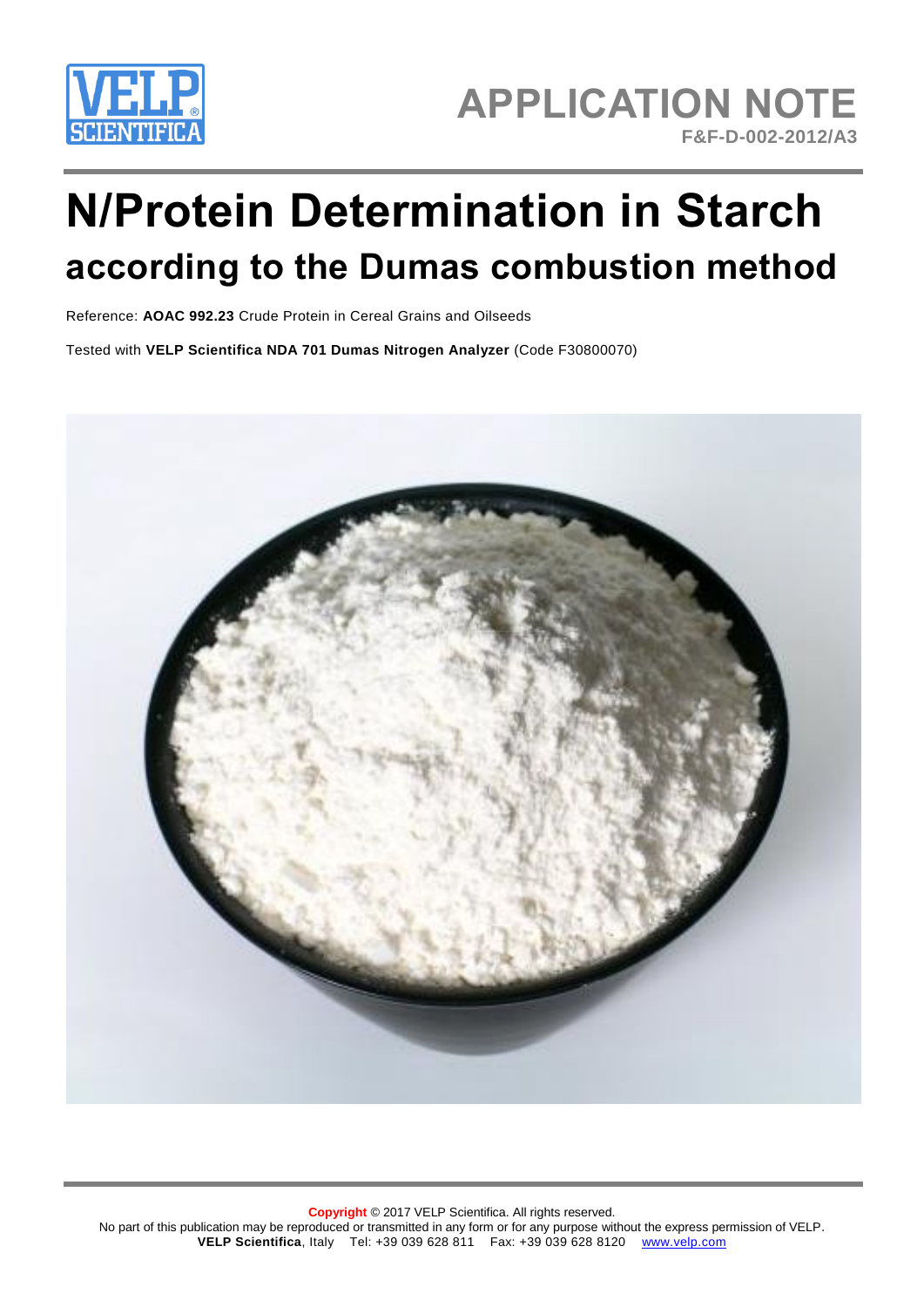

## **N/PROTEIN DETERMINATION IN STARCH DUMAS COMBUSTION METHOD**

#### **Introduction**

Starch is the most common carbohydrate in the human diet and is contained in large amounts in such [staple foods](http://en.wikipedia.org/wiki/Staple_food) as [potatoes,](http://en.wikipedia.org/wiki/Potato) [wheat,](http://en.wikipedia.org/wiki/Wheat) [maize](http://en.wikipedia.org/wiki/Maize) (corn), [rice,](http://en.wikipedia.org/wiki/Rice) and [cassava.](http://en.wikipedia.org/wiki/Cassava) Pure starch is a white, tasteless and odorless powder that is insoluble in cold water or alcohol. Starch has a lot of application in food industry as food additive, modified starches and sugars. Its protein content is an important parameter for the starch refining process, but also from a healthy point of view for people who has allergies and intolerance.

#### **Protein Determination in Starch**

The Dumas method starts with a combustion furnace (CF) to burn the sample, obtaining elemental compounds.

Water is removed by a first physical trap (WT1 - **DriStep™**), placed after the combustion, and a second chemical one (WT2). Between the two, the elemental substances passed through a reduction furnace (RF).

The auto-regenerative  $CO<sub>2</sub>$  adsorbers ( $CO<sub>2</sub>$ ) let pass only the elemental nitrogen that is detected by the **LoGas™** innovative Thermal Conductivity Detector (TCD) with no requirement for a reference gas.

The NDA 701 is controlled via PC through the intuitive **DUMASoft™**.



#### **NDA 701 Preliminary Operations (daily)**

Follow the operating manual to start the NDA 701 and check that the following parameters are set:

**Temperature Combustion reactor** (Code A00000158): 1030 °C

**Temperature Reduction reactor** (Code A00000226): 650 °C

**Flow rate MFC1 He**: 190 ml/min

**Flow rate MFC2 He**: 220 ml/min.

Condition the system by testing 2 EDTA standard (Code A00000149) and 3 to 5 empty tin foils (Code A00000153) as Check up.

Verify the calibration curve with one or more tests as Standard by testing the same standard used for the curve creation.

#### **Sample Preparation**

Grind the test samples using a grinder to suitable fineness (particle size  $\leq$  0.5 mm) to obtain  $\leq$  2,0 % relative standard deviation (RSD) for 10 successive nitrogen determinations.

Weigh around 290 mg of starch with an accuracy of 0,01 mg directly in the tin foil placed on the plate of the balance.

Close the tin foil, obtaining a capsule.

Load the capsule into the autosampler.

#### **Analysis Procedure**

Fill the following fields in the database: **Sample name, Weight, Method, Sample type, Calibration number** The STARCH method shows the following parameters:

**Protein factor**: 6.25 **O<sup>2</sup> flow rate**: 400 ml/min **O<sup>2</sup> factor**: 1.6 ml/mg Press  $\bullet$  to start the analysis.

Analysis time: from 3 minutes for one run.